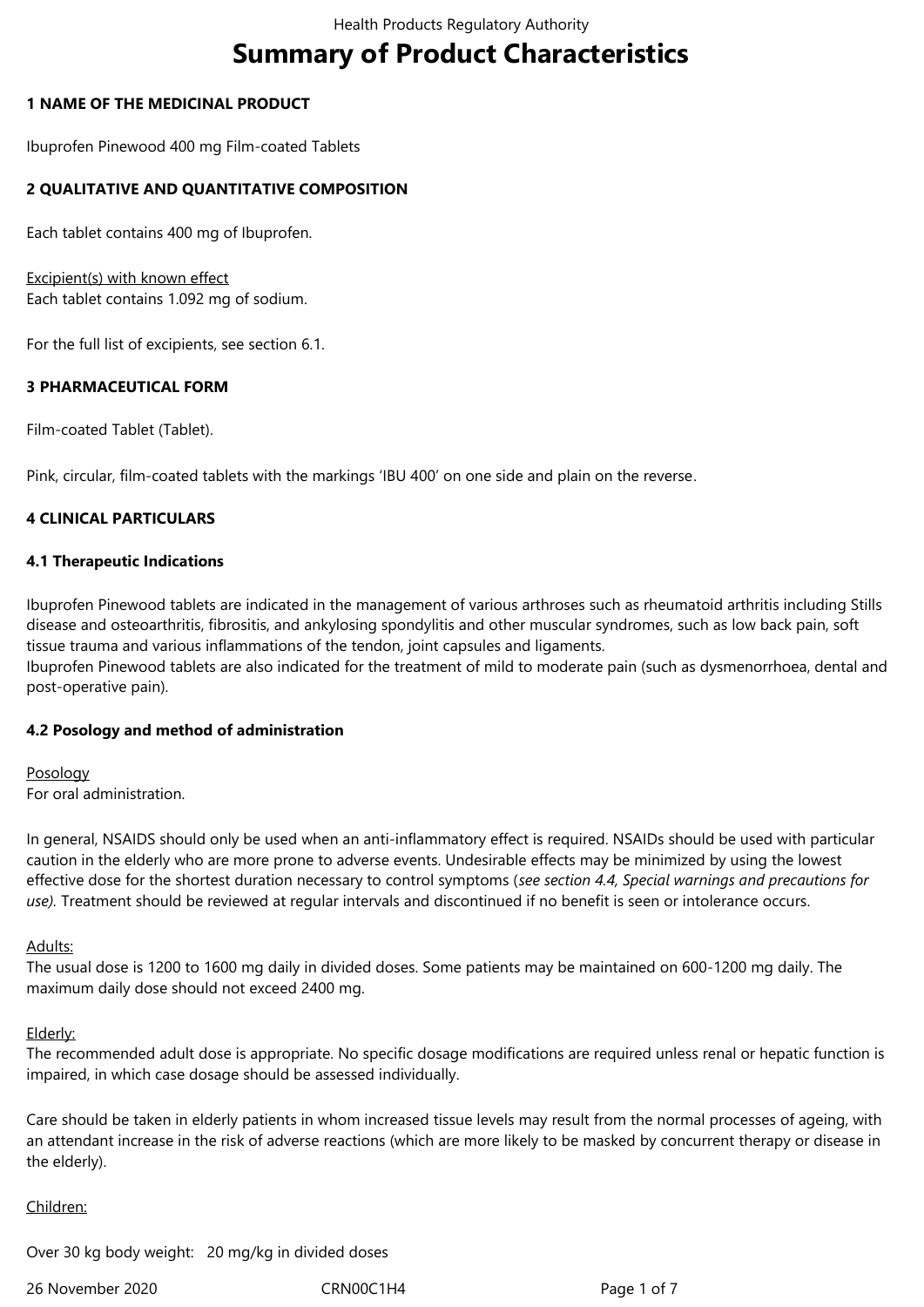20-30 kg body weight: The maximum daily dose is 400 mg.

Under 20 kg body weight: Not recommended.

If in children and adolescents this medicinal product is required for more than 3 days, or if symptoms worsen a doctor should be consulted.

### **4.3 Contraindications**

Hypersensitivity to the active substance, aspirin and other non-steroidal anti-inflammatory agents or to any of the excipients listed in section 6.1.

History of gastrointestinal bleeding or perforation, related to previous NSAID's therapy. Active or history of recurrent peptic ulcer/haemorrhage (two or more distinct episodes of proven ulceration or bleeding).

Severe hepatic failure (see section 4.4)

Severe renal failure (see section 4.4)

Severe heart failure (NYHA Class IV) or coronary heart disease (see section 4.4)

## **4.4 Special warnings and precautions for use**

The use of Ibuprofen Pinewood tablets with concomitant NSAIDs including cyclooxygenase-2-selective inhibitors should be avoided. Undesirable effects may be reduced by using the minimum effective dose for the shortest possible duration necessary to control symptoms (*see section 4.2, Posology and method of administration and GI and cardiovascular risks below*). Patients treated with NSAIDs long-term should undergo regular medical supervision to monitor for adverse events.

Exceptionally, varicella can be at the origin of serious cutaneous and soft tissue infectious complications. To date, the contributing role of NSAIDs in the worsening of these infections cannot be ruled out. Thus, it is advisable to avoid use of Ibuprofen Pinewood tablets in case of varicella.

#### **Renal**

In patients with renal impairment caution is required as renal function may further deteriorate (see section 4.3 and section 4.8) Assessment of renal function should occur prior to the initiation of therapy and regularly thereafter. The dose should be kept as low as possible and renal function should be monitored.

There is a risk of renal impairment in dehydrated children and adolescents.

Use with caution in patients with hepatic dysfunction (see section 4.3 and section 4.8)

Elderly patients are particularly susceptible to the adverse effects of NSAIDs especially gastro-intestinal bleeding and perforation which may be fatal *(see section 4.2., Posology and method of administration).* Prolonged use of NSAIDs in the elderly is not recommended. Where prolonged therapy is required, patients should be reviewed regularly.

## Gastrointestinal bleeding, ulceration and perforation

Gastrointestinal bleeding, ulceration or perforation which can be fatal, has been reported with all NSAIDs and can occur at any time during treatment with or without warning symptoms or a previous history of serious gastrointestinal events.

The risk of GI bleeding, ulceration or perforation is higher with increasing NSAID doses, in patients with a history of ulcer, particularly if complicated with haemorrhage or perforation (*See section 4.3, Contraindications)* and in the elderly. These patients should commence treatment on the lowest dose available. Combination therapy with protective agents (e.g. misoprostol or proton pump inhibitors) should be considered for these patients, and also for patients requiring concomitant low-dose aspirin or other drugs likely to increase gastrointestinal risk *(See section 4.5, Interaction with other medicinal products and other forms of interactions).*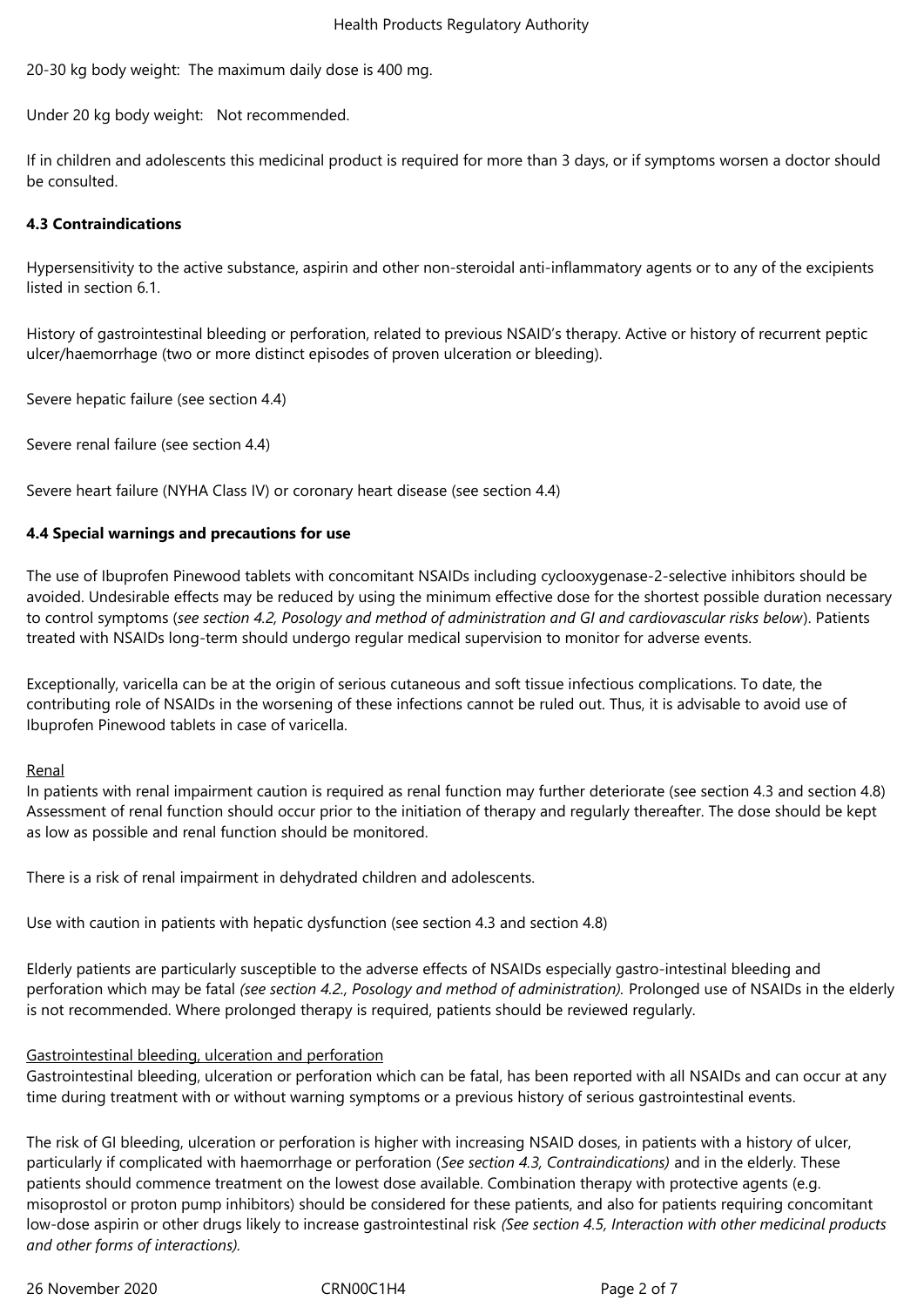Patients with a history of GI toxicity, particularly when elderly, should report any unusual abdominal symptoms (especially GI bleeding) particularly in the initial stages of the treatment.

When GI bleeding or ulceration occurs in patients receiving Ibuprofen Pinewood Tablets, the treatment should be withdrawn.

NSAIDs should be used with care to patients with a history of gastrointestinal disease (ulcerative colitis or Crohn's disease) as their condition may be exacerbated *(See section 4.8, Undesirable effects).*

Ibuprofen Pinewood should also be used with caution in patients with asthma, atopic patients or in patients who have developed bronchospasms with other non-steroidal anti-inflammatory agents.

Caution should be advised in patients receiving concomitant medications which could increase the risk of ulceration or bleeding, such as oralcorticosteroids, anticoagulants such as warfarin, selective serotonin-reuptake inhibitors or anti-platelet agents such as aspirin *(See section 4.5, Interaction with other medicinal products and other forms of interactions).*

Signs of intolerance or unwanted effects are indications for stopping treatment.

# Cardiovascular and cerebrovascular effects

Caution (discussion with doctor or pharmacist) is required prior to starting treatment in patients with history of hypertension and/or heart failure as fluid retention; hypertension and oedema have been reported in association with NSAIDs therapy (see section 4.3).

Clinical studies suggest that use of Ibuprofen, particularly at a high dose (2400 mg/day) may be associated with a small increased risk of arterial thrombotic events (for example myocardial infarction or stroke). Overall, epidemiological studies do not suggest that low dose ibuprofen (e.g. ≤1200 mg/day) is associated with an increased risk of arterial thrombotic events.

Patients with uncontrolled hypertension, congestive heart failure (NYHA II-III), established ischaemic heart disease, peripheral arterial disease, and/or cerebrovascular disease should only be treated with ibuprofen after careful consideration and high doses (2400 mg/day) should be avoided.

Careful consideration should also be exercised before initiating long-term treatment of patients with risk factors for cardiovascular events (e.g. hypertension, hyperlipidaemia, diabetes mellitus, smoking) particularly if high doses of ibuprofen (2400 mg/day) are required.

## Renal Effects

Caution should be used when initiating treatment with Ibuprofen in patients with considerable dehydration.

As with other NSAIDs, long-term administration of Ibuprofen has resulted in renal papillary necrosis and other renal pathological changes. Renal toxicity has also been seen in patients in whom renal prostaglandins have a compensatory role in the maintenance of renal perfusion. In these patients, administration of an NSAID may cause a dose-dependent reduction in prostaglandins formation and, secondarily, in renal blood flow, which may precipitate overt renal decompensation. Patients at greatest risk of this reaction are those with impaired renal function, heart failure, liver dysfunction, those who are taking diuretics and ACE inhibitors and the elderly. This is of particular importance in hypertension and/or cardiac impairment as renal function may deteriorate and/or fluid retention occur. Caution is therefore required in the use of Ibuprofen in such patients. Discontinuation of NSAID drug therapy is usually followed by recovery to the pre-treatment state.

As NSAIDs can interfere with platelet function, and may prolong bleeding time, they should be used with caution in patients with intracranial haemorrhage and bleeding diathesis.

The use of Ibuprofen may impair female fertility and is not recommended in women attempting to conceive. In women who have difficulties conceiving or who are undergoing investigation of infertility, withdrawal of Ibuprofen should be considered.

## Severe skin reactions

Serious skin reactions, some of them fatal, including exfoliative dermatitis, Stevens-Johnson syndrome and toxic epidermal necrolysis, have been reported very rarely in association with the use of NSAIDs *(See section 4.8, Undesirable effects).* Patients appear to be at highest risk of these reactions early in the course of therapy, the onset of the reaction occurring in the majority

26 November 2020 CRN00C1H4 Page 3 of 7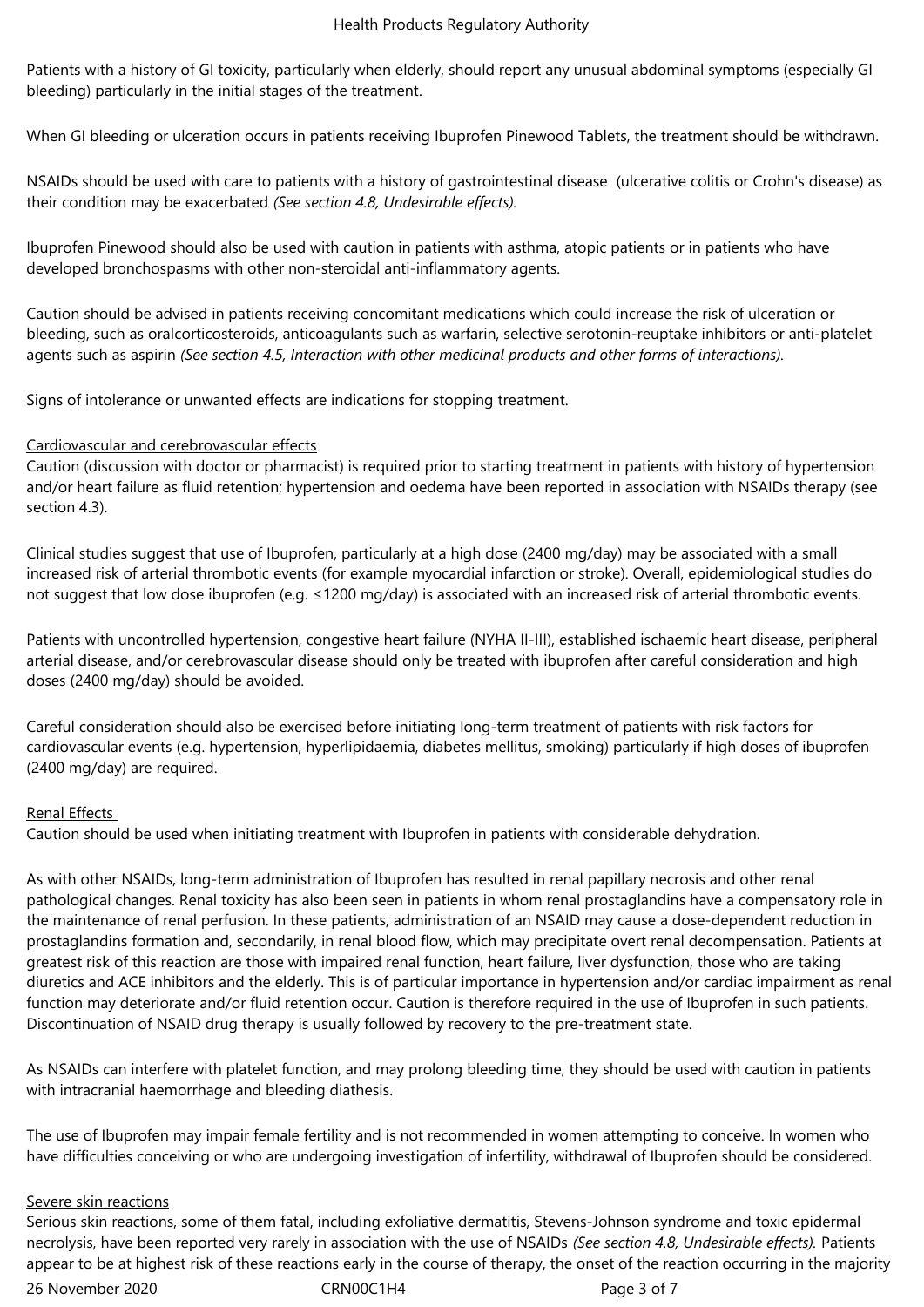## Health Products Regulatory Authority

of cases within the first month of treatment. Acute generalised exanthematous pustulosis (AGEP) has been reported in relation to ibuprofen-containing products. Ibuprofen Pinewood should be discontinued at the first appearance of skin rash, mucosal lesions or any other sign of hypersensitivity.

# Masking of symptoms of underlying infections

Ibuprofen can mask symptoms of infection, which may lead to delayed initiation of appropriate treatment and thereby worsening the outcome of the infection. This has been observed in bacterial community acquired pneumonia and bacterial complications to varicella. When ibuprofen is administered for fever or pain relief in relation to infection, monitoring of infection is advised. In non-hospital settings, the patient should consult a doctor if symptoms persist or worsen.

As with other NSAIDS, ibuprofen may mask the signs of an infection.

## Aseptic Meningitis

Aseptic Meningitis has been observed on rare occasions in patients with Ibuprofen therapy. Although it is probably more likely to occur in patients with systematic lupus erythematosus and related connective tissue disease, it has been reported in patients who do not have an underlying chronic disease.

This medicine contains less than 1 mmol sodium (23 mg) per tablet, that is to say essentially 'sodium free'.

# **4.5 Interaction with other medicinal products and other forms of interactions**

Care should be taken in patients treated with any of the following drugs as interactions have been reported:

*Antihypertensives*: reduced antihypertensive effect

*Diuretics*: reduced diuretic effect. Diuretics can increase the risk of nephrotoxicity of NSAIDs.

*Cardiac glycosides*: NSAIDs may exacerbate cardiac failure, reduce GFR and increase plasma cardiac glycoside levels.

*Lithium*: decreased elimination of lithium

*Methotrexate*: decreased elimination of methotrexate

*Ciclosporin*: increased risk of nephrotoxicity with NSAIDs

*Other NSAIDs*: avoid concomitant use of two or more NSAIDs

*Corticosteroids*: increased risk of gastrointestinal ulceration or bleeding *(see section 4.4, Special warnings and precautions for use).*

*Anticoagulants*: NSAIDs may enhance the effects of anticoagulants such as warfarin, *(see section 4.4, Special warnings and precautions for use).*

*Quinolone antibiotics*: animal data indicate that NSAIDs can increase the risk of convulsions associated with quinolone antibiotics. Patients taking NSAIDs and quinolones may have increased risk of developing convulsions.

*Probenecid*: there have been no reports of interactions between probenecid and ibuprofen. However, probenecid produces a reduction in metabolism and elimination of some NSAIDs and metabolites.

*Oral hypoglycaemic agents*: inhibition of metabolism of sulfonylurea drugs, prolonged half-life and increased risk of hypoglycaemia.

Care should be taken in the concomitant use of other protein binding drugs e.g. sulphonamides and hydantoins. *Anti-platelet agents and selective serotonin reuptake inhibitors (SSRIs)*: increased risk of gastro-intestinal bleeding *(see section* 

*4.4, Special warnings and precautions for use).*

Ginko biloba may potentiate the risk of bleeding with NSAIDs.

Acetylsalicylic acid (Aspirin): Concomitant administration of ibuprofen and acetylsalicylic acid is not generally recommended because of the potential of increased adverse effects.

Experimental data suggest that ibuprofen may competitively inhibit the effect of low dose acetylsalicylic acid on platelet aggregation when they are dosed concomitantly.

Although there are uncertainties regarding extrapolation of these data to the clinical situation, the possibility that regular, long-term use of ibuprofen may reduce the cardioprotective effect of low-dose acetylsalicylic acid cannot be excluded. No clinically relevant effect is considered to be likely for occasional ibuprofen use. (see section 5.1).

## **4.6 Fertility, pregnancy and lactation**

26 November 2020 CRN00C1H4 Page 4 of 7 **Pregnancy**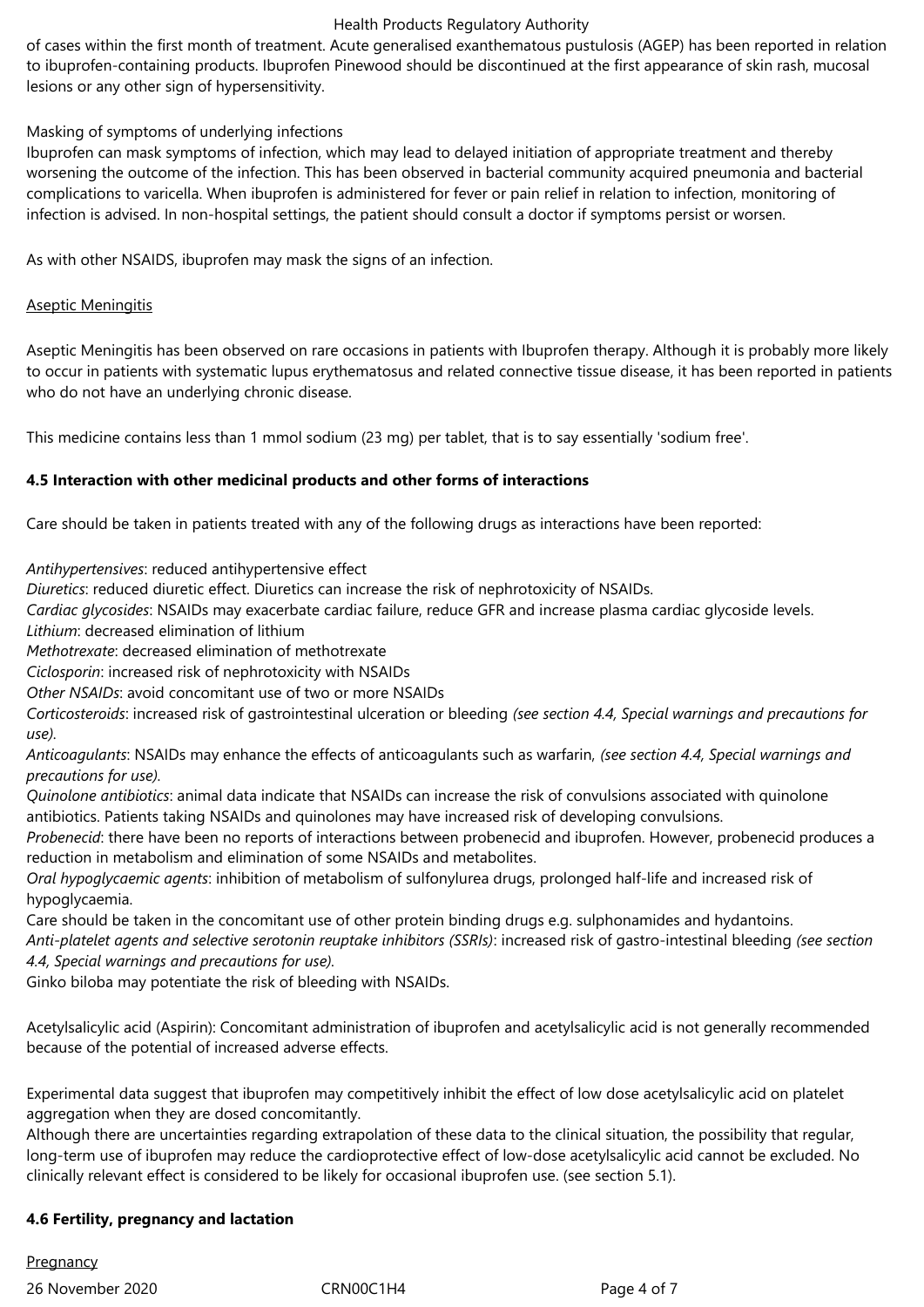### Health Products Regulatory Authority

Whilst no teratogenic effects have been demonstrated in animal toxicology studies, the use of ibuprofen during pregnancy should, if possible, be avoided.

Congenital abnormalities have been reported in association with ibuprofen administration in man; however, these are low in frequency and do not appear to follow any discernible pattern. In view of the known effects of NSAIDs on the foetal cardiovascular system (closure of ductus arteriosus), use in late pregnancy should be avoided.

# Breastfeeding

In the limited studies so far available, ibuprofen appears in the breast milk in very low concentrations. Ibuprofen Pinewood is not recommended for use in nursing mothers.

## **4.7 Effects on ability to drive and use machines**

Not relevant.

# **4.8 Undesirable effects**

Adverse reactions reported from extensive post-marketing experience are tabulated below by System Organ Class and frequency. The following convention has been utilised for the classification of undesirable effects: very common (≥1/10), common (≥1/100, <1/10), uncommon (≥1/1,000, <1/100), rare (≥1/10,000 <1/1000), very rare (<1/10,000).

*Gastrointestinal:* The most commonly observed adverse events are gastrointestinal in nature. Peptic ulcers, perforation or GI bleeding, sometimes fatal, particularly in the elderly, may occur, *(see section 4.4, Special warnings and precautions for use).* Nausea, vomiting, diarrhoea, flatulence, constipation, dyspepsia, abdominal pain, melaena, haematemesis, ulcerative stomatitis, exacerbation of colitis and Crohn's disease *(see section 4.4, Special warnings and precautions for use)* have been reported following administration. Less frequently, gastritis has been observed.

Hypersensitivity: Hypersensitivity reactions have been reported following treatment with ibuprofen. Theses may consist of (a) non-specific allergic reaction and anaphylaxis, (b) respiratory tract reactivity comprising asthma, aggravated asthma, bronchospasm or dyspnoea, or (c) assorted skin disorders, including rashes of various types, pruritus, urticaria, purpura, angiodema and, very rare, bullous reactions including Stevens-Johnson syndrome and toxic epidermal necrolysis and erythema multiforme.

*Cardiovascular:* Oedema, hypertension and cardiac failure have been reported in association with NSAID treatment.

Clinical studies suggest that use of Ibuprofen, particularly at a high dose (2400 mg/day) may be associated with a small increased risk of arterial thrombotic events (for example myocardial infarction or stroke) *(see section 4.4, Special warnings and precautions for use).*

Other adverse events reported classed as uncommon for which causality has not necessarily been established include:

*Renal:* Impaired renal function, renal nephrotoxicity in various forms, including interstitial nephritis, nephritic syndrome and renal failure.

*Hepatic:* Abnormal liver function, hepatitis and jaundice.

*Neurological & special senses:* Visual disturbances, optic neuritis, headache, paraesthesia, depression, confusion, hallucinations, tinnitus, vertigo, dizziness, malaise, fatigue and drowsiness.

*Haematological:* Thrombocytopenia, neutropenia, agranulocytosis, aplastic anaemia and haemolytic anaemia.

*Skin and subcutaneous tissue disorders:* Photosensitivity (see 'Hypersensitivity' for other skin reactions). Not known:drug reaction with eosinophilia and systemic symptoms (DRESS syndrome). Acute generalised exanthematous pustulosis (AGEP).

Photosensitivity reactions (frequency unknown).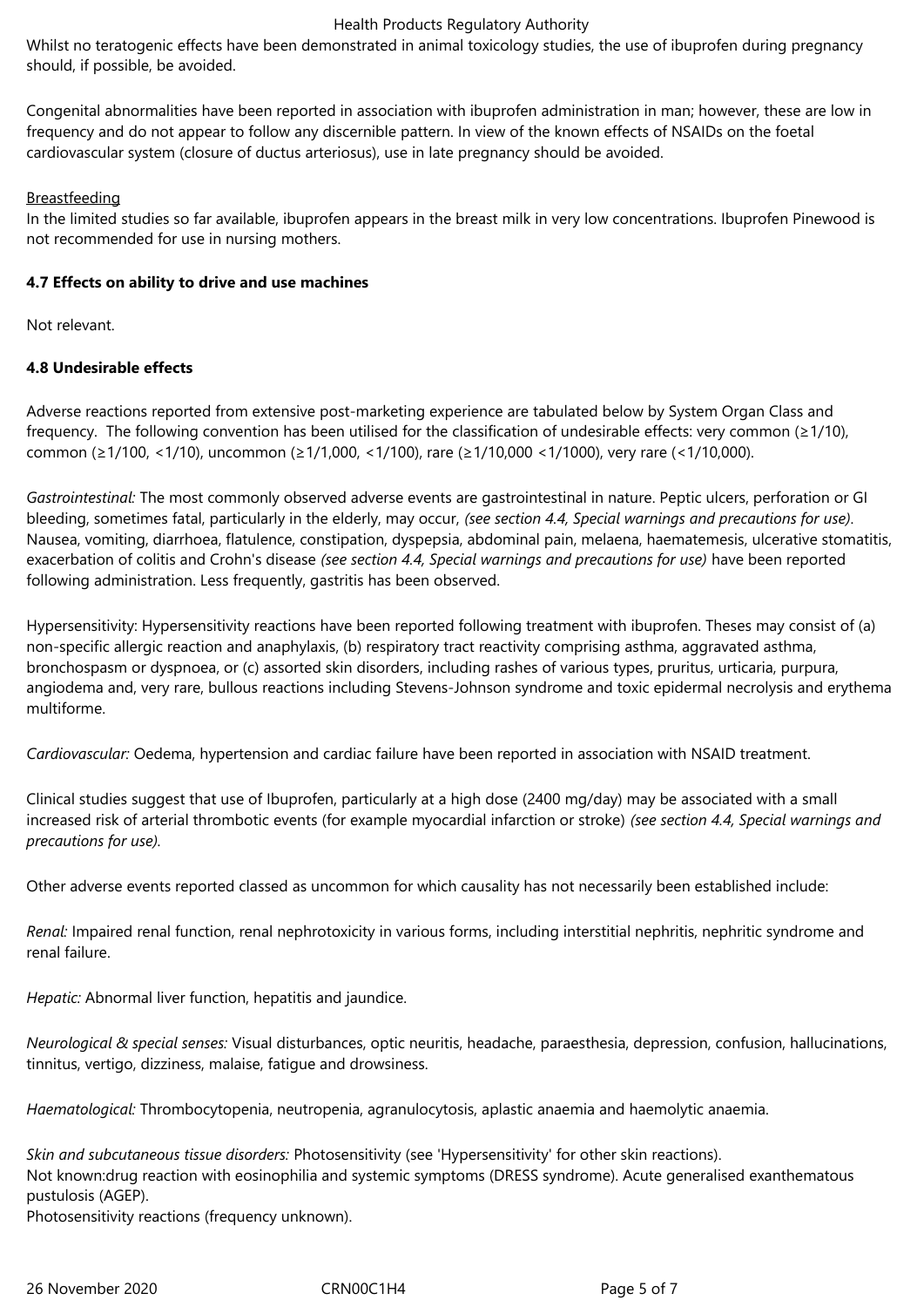### **Reporting of suspected adverse reactions**

Reporting suspected adverse reactions after authorisation of the medicinal product is important. It allows continued monitoring of the benefit/risk balance of the medicinal product. Healthcare professionals are asked to report any suspected adverse reactions via HPRA Pharmacovigilance Website: www.hpra.ie.

#### **4.9 Overdose**

The following signs and symptoms of overdose have be[en reported: h](http://www.hpra.ie/)eadache, vomiting, drowsiness, loss of consciousness and hypotension. There is no specific antidote to Ibuprofen. Management usually includes gastric lavage associated with special care of plasma electrolytes and any other appropriate symptomatic relief. In serious poisoning metabolic acidosis may occur.

#### **5 PHARMACOLOGICAL PROPERTIES**

#### **5.1 Pharmacodynamic properties**

Pharmacotherapeutic group: Anti-inflammatory and anti-rheumatic products, non steroids. ATC code: M01 AE01

#### Mechanism of action

Ibuprofen is a non-steroidal anti-inflammatory agent with analgesic and anti-pyretic activity. The analgesic activity of Ibuprofen is thought to be due to the inhibition of prostaglandin synthesis.

Experimental data suggest that ibuprofen may competitively inhibit the effect of low dose acetylsalicylic acid (aspirin) on platelet aggregation when they are dosed concomitantly.

#### Pharmacodynamic effects

Some pharmacodynamic studies show that when single doses of ibuprofen 400 mg were taken within 8 h before or within 30 min after immediate release acetylsalicylic acid dosing (81 mg), a decreased effect of acetylsalicylic acid on the formation of thromboxane or platelet aggregation occurred. Although there are uncertainties regarding extrapolation of these data to the clinical situation, the possibility that regular, long-term use of ibuprofen may reduce the cardioprotective effect of low-dose acetylsalicylic acid cannot be excluded. No clinically relevant effect is considered to be likely for occasional ibuprofen use (see section 4.5).

## **5.2 Pharmacokinetic properties**

#### Absorption

Ibuprofen is absorbed rapidly after oral administration, is strongly plasma protein bound, and is excreted mainly in urine as metabolites. The drug has a half life of 2 hours.

## **5.3 Preclinical safety data**

Not applicable.

## **6 PHARMACEUTICAL PARTICULARS**

## **6.1 List of excipients**

Maize starch Pregelatinised maize starch Colloidal anhydrous silica Sodium Starch Glycolate (Type A) Stearic Acid (HPMC) Hypromellose (E464) Talc Titanium Dioxide (E171)

26 November 2020 CRN00C1H4 Page 6 of 7